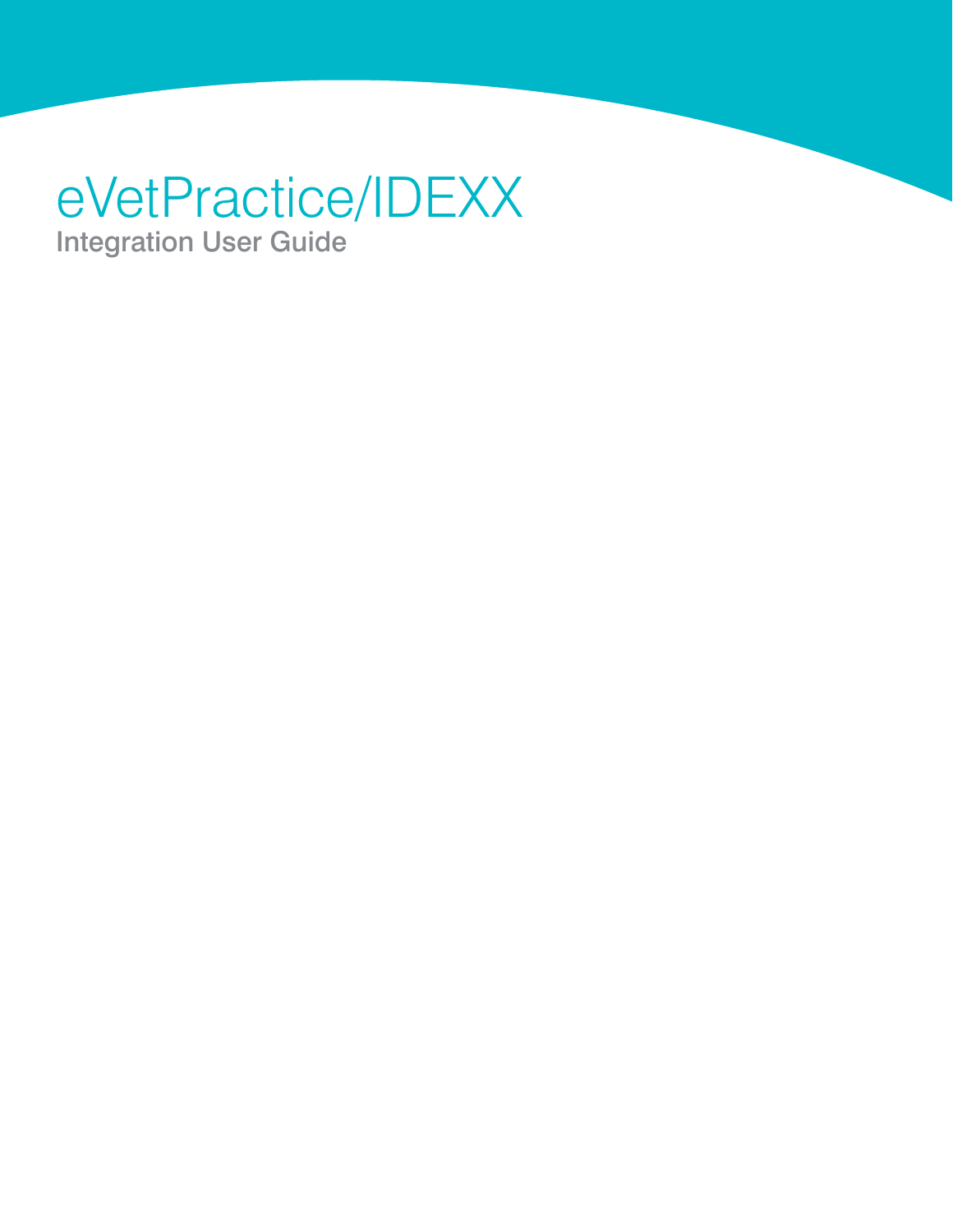#### **Proprietary rights notice**

Information in this document is subject to change without notice. Companies, names, and data used in examples are fictitious unless otherwise noted. No part of this document may be reproduced or transmitted in any form or by any means, electronic, mechanical, or otherwise, for any purpose, without the express written permission of IDEXX Laboratories. IDEXX Laboratories may have patents or pending patent applications, trademarks, copyrights, or other intellectual or industrial property rights covering this document or subject matter in this document. The furnishing of this document does not give a license to these property rights except as expressly provided in any written license agreement from IDEXX Laboratories.

#### © 2017 IDEXX Laboratories, Inc. All rights reserved. • 10708-00

\*IDEXX, VetConnect, IDEXX SmartService, IDEXX InterLink, and IDEXX VetLab are trademarks or registered trademarks of IDEXX Laboratories, Inc. or its affiliates in the United States and/or other countries. Windows is either a registered trademark or a trademark of Microsoft Corporation in the United States and/or other countries. All other product and company names and logos are trademarks of their respective holders.

The IDEXX Privacy Policy is available at idexx.com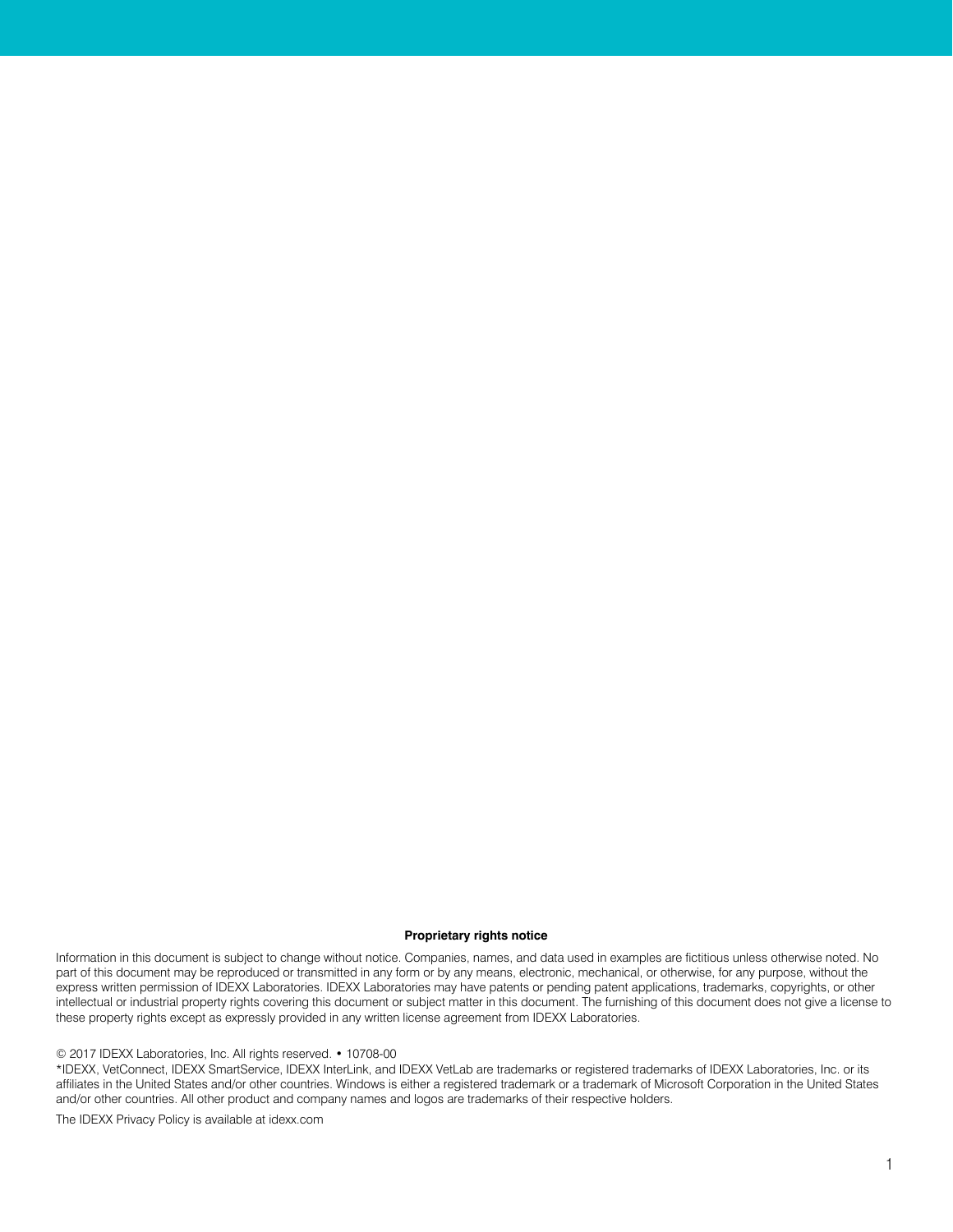# **Contents**

| Setting up eVetPractice software to download results from IDEXX Reference Laboratories 3 |  |
|------------------------------------------------------------------------------------------|--|
|                                                                                          |  |
|                                                                                          |  |
|                                                                                          |  |
|                                                                                          |  |
|                                                                                          |  |
|                                                                                          |  |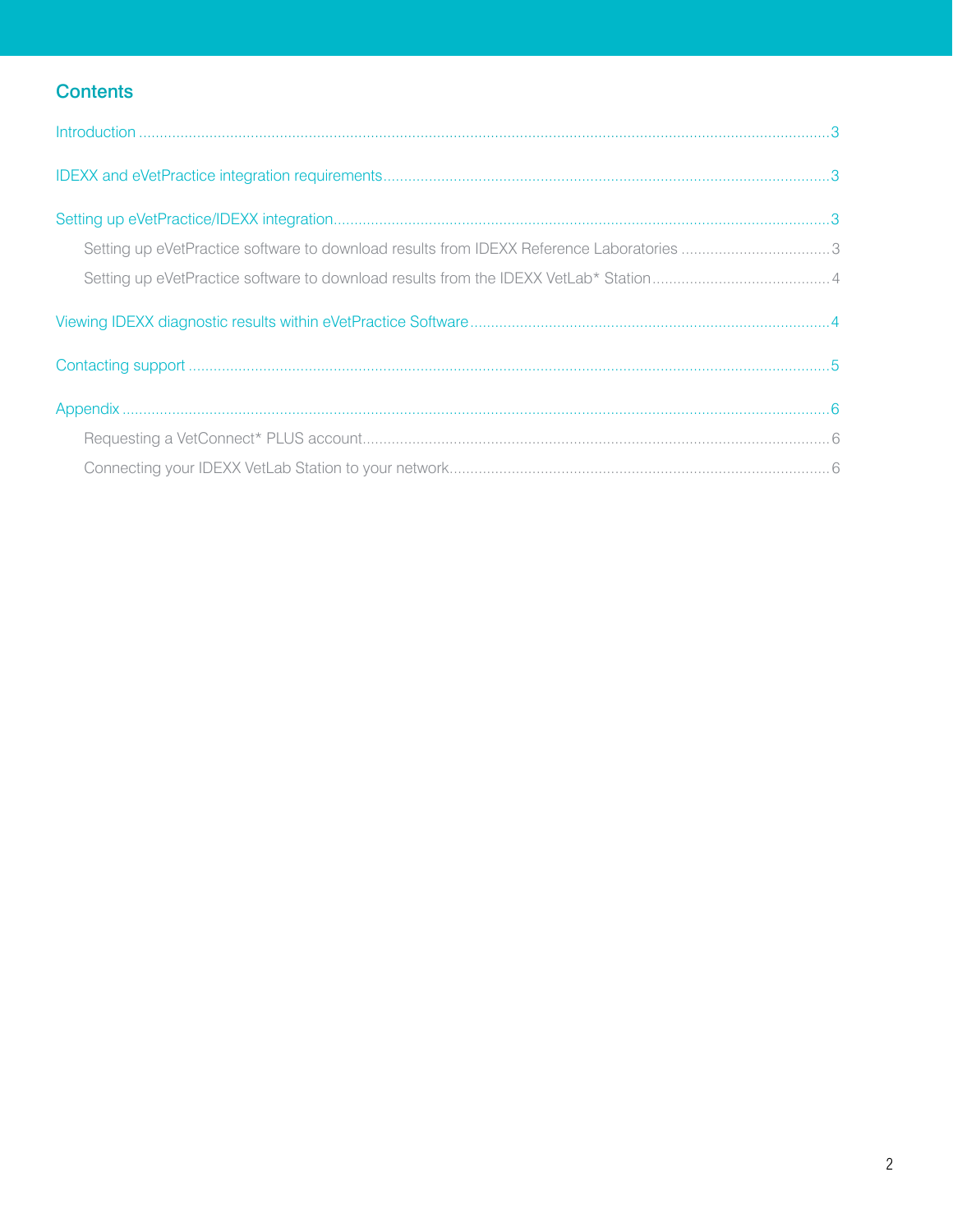### <span id="page-3-0"></span>**Introduction**

IDEXX diagnostic testing products and services are now integrated with eVetPractice software. In an integrated practice, IDEXX integration technology enables one-way data communication among practice equipment, software, and online services. This improves the flow of information, the pace of work, medical care, and client loyalty.

- All test results are automatically downloaded into the electronic patient record and consolidated into a single report.
- Paper file storage and missed charges can be virtually eliminated.
- You can more easily share results with clients to increase understanding and compliance.

To learn more, please contact your IDEXX Sales Connectivity Consultant (1-877-256-8457) or eVetPractice (1-866-973-3622).

If you have already signed up, this document explains how to set up and start using the IDEXX in-house and IDEXX Reference Laboratories integration with eVetPractice software.

## <span id="page-3-1"></span>IDEXX and eVetPractice integration requirements

Your practice must have the following:

- 1. A Windows\* personal computer (PC) with internet access and with IDEXX Interlink\* Technology installed
- 2. A laboratory integration management system (LIMS) account number (IDEXX Reference Laboratories account number) and an SAP number (IDEXX in-house account number)

For integration with your IDEXX in-house equipment, you must also have the following:

- The IDEXX VetLab\* Station connected to the same local area network (LAN) as the Windows PC with IDEXX Interlink **Technology**
- Instructions for connecting the IDEXX VetLab Station to your network (see ["Appendix"](#page-6-3))

### <span id="page-3-2"></span>Setting up eVetPractice/IDEXX integration

Once you have everything you need from IDEXX, you must set up your eVetPractice software to enable the integration.

#### <span id="page-3-3"></span>Setting up eVetPractice software to download results from IDEXX Reference Laboratories

**Note:** You must submit your laboratory test requests to IDEXX Reference Laboratories outside of the eVetPractice software, using your standard process.

The IDEXX Interlink application is used to download the test results from your IDEXX Reference Laboratories account. The results are placed into a local folder.

The eVetPractice File Watcher application monitors that folder and uses an internet connection to upload the results into eVetPractice. The patient name and owner last name are used to locate the patient medical record when the results are added to eVetPractice.

#### To set up eVetPractice software:

Start an online chat with eVetPractice support. The support representative will connect to your PC and will help you accomplish the following steps:

1. Install the IDEXX Interlink application on a Windows PC. You will need to:

- a. Enter your user name and password to connect to the IDEXX Reference Laboratories account, so the IDEXX Interlink connection status is green.
	- username = LIMS number (your IDEXX Reference Laboratories account number)
	- password = SAP number (your IDEXX in house account number)
- b. Set Safe PDF message to Off.
- c. Set Save XML messages to On (Final only).
- d. Change the location folder to the folder that eVetPractice File Watcher will monitor.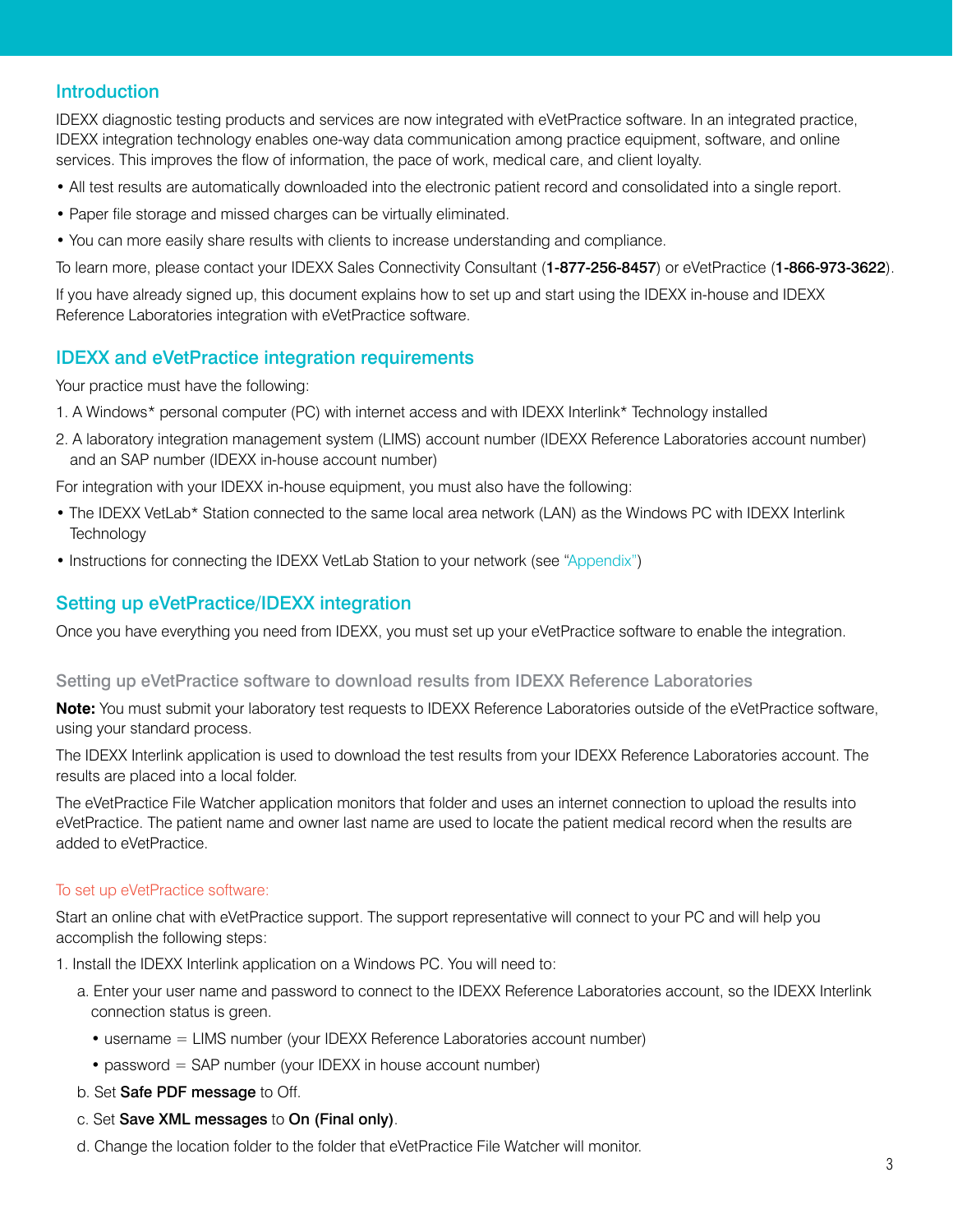#### e. Click Apply Changes.

- 2. Install eVetPractice File Watcher. You will need to:
	- a. Enter the practice key provided by eVetPractice support.
	- b. Enter the directory path to monitor.
- 3. Set these applications to start when the Windows operating system starts.

**Important:** You will **also** need to manually create laboratory items within the eVetPractice Lab Management section.

#### <span id="page-4-0"></span>Setting up eVetPractice software to download results from the IDEXX VetLab\* Station

The IDEXX Interlink application is used to communicate with the IDEXX VetLab Station and retrieve results from your in-house laboratory equipment. The results are placed into a local folder.

The eVetPractice File Watcher application monitors that folder and uses an internet connection to upload the results into eVetPractice. The patient name and owner last name are used to locate the patient medical record when the results are added to eVetPractice.

#### To set up eVetPractice software:

Start an online chat with eVetPractice support. The support representative will connect to your PC and will help you accomplish the following steps:

1. Install the IDEXX Interlink application on a Windows PC. You will need to:

- a. Set the VetLab Station Connection to On (Auto-Detect).
- b. Establish a green connection with the IDEXX VetLab Station. You will need to:
	- Set the Practice Management Software option to Other.
	- Set the connection to **Network Connection**.
	- Set the Network Connection to Auto-Connect.

Note: If the connection is still not green, contact IDEXX Customer Service to establish a green connection (U.S. 1-800-248-2483).

#### c. Set Save XML messages to Yes.

- d. Change the location folder to the folder that eVetPractice File Watcher will monitor.
- 2. Install eVetPractice File Watcher. You will need to:
	- a. Enter the practice key provided by eVetPractice support.
	- b. Enter the directory path to monitor.
- 3. Set these applications to start when the Windows operating system starts.

#### <span id="page-4-1"></span>Viewing IDEXX diagnostic results within eVetPractice Software

After test results have been uploaded into eVetPractice, you can access the results two ways:

- Patient Medical Record
- Lab Order Dashboard page (see image below)
	- The not-viewed result count is displayed in red at the top of the dashboard.
	- Unassigned results are shown first (results for which the patient name and client last name did not match any records on file). You can relocate any unassigned results into a patient medical record as needed.
	- Recent results are shown at the bottom of the page, with the not-yet-viewed results first.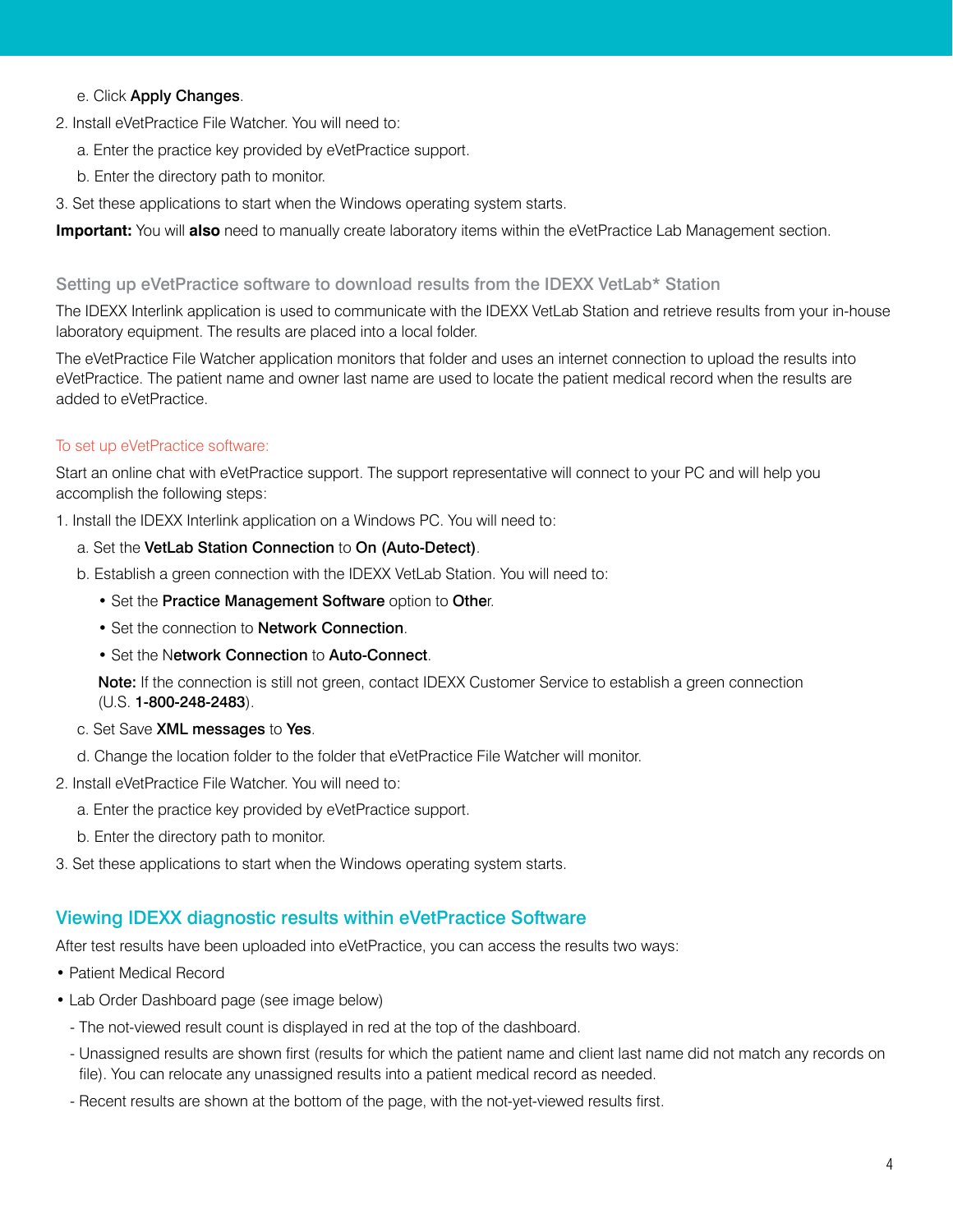Whiteboard Clients Home

Inventory

#### **Lab Order Dashboard**

**& Unassigned Lab Results** 

| <b>Assign</b><br>to<br><b>Patient</b> | <b>Created</b> | <b>Provider</b> | <b>Patient Details</b>                                                                                                                                                                                                                                             | <b>Test(s) Requested</b> | <b>Delete</b> |
|---------------------------------------|----------------|-----------------|--------------------------------------------------------------------------------------------------------------------------------------------------------------------------------------------------------------------------------------------------------------------|--------------------------|---------------|
|                                       | 10/19/2014     |                 | IDEXX Veterinary Services (Reference Lab)<br>Accession Code: West Management<br>Order Date: 2014-10-18105-17:41.<br>Panel: 2463 - FECAL O&P + GIARDIA<br>Client Last Name: RENNINGER<br>Patient Name: CCXXXXIX<br>Patient Details: CANINE - LABRADOR_RETRIE - Male | FECAL O&P + GIARDIA      |               |
|                                       | 11/11/2014     |                 | <b>IDEXX Veterinary Services (Reference Lab)</b><br>Order Date: 2014 11 08106.24.23<br>Panel: 75 - TOTAL HEALTH PLUS<br>Client Last Name: 1 34 Million<br>Patient Name: BLACKH BEAR<br>Patient Details: FELINE - DOMESTIC_SHORTH - Female                          | TOTAL HEALTH PLUS        |               |

| <b>View Received</b>            | <b>Provider</b> | <b>Viewed</b>               | <b>Client</b>      | <b>Patient</b> | <b>Test(s) Requested</b>                    |
|---------------------------------|-----------------|-----------------------------|--------------------|----------------|---------------------------------------------|
| <b>CONTRACTOR</b> AND           |                 | Not Viewed                  | Mr. Mike<br>GREEN! | Slim           | Panel: 46 - HEALTHCHEK PLUS                 |
| 31/18/2015 A 44-AM<br>╲         |                 | Not Viewed                  | Kem Sarber         | Oakley         | Panel: 2463 - FECAL O&P +<br><b>GIARDIA</b> |
| ╲<br><b>ARTISTORIS STERRING</b> |                 | Not Viewed                  | Neprica Blune      | Sophie         | Panel: 2463 - FECAL O&P +<br><b>GIARDIA</b> |
|                                 |                 |                             |                    |                |                                             |
|                                 | Viewed Viewed   |                             |                    | Mew            | home deviator reparts. The as-              |
| <b>TELLI DISTORMAN</b>          |                 | Peace's R. Personel, D.Y.M. | Mits, Names        | Phebe          | Panel: 910 - URINALYSIS                     |
|                                 |                 | (11.11.7015).               | <b>Sarry</b>       |                |                                             |

## <span id="page-5-0"></span>Contacting support

Contact eVetPractice:

- Via live chat
- By email: support@evetpractice.com
- By phone: 1-866-973-3622, ext. 1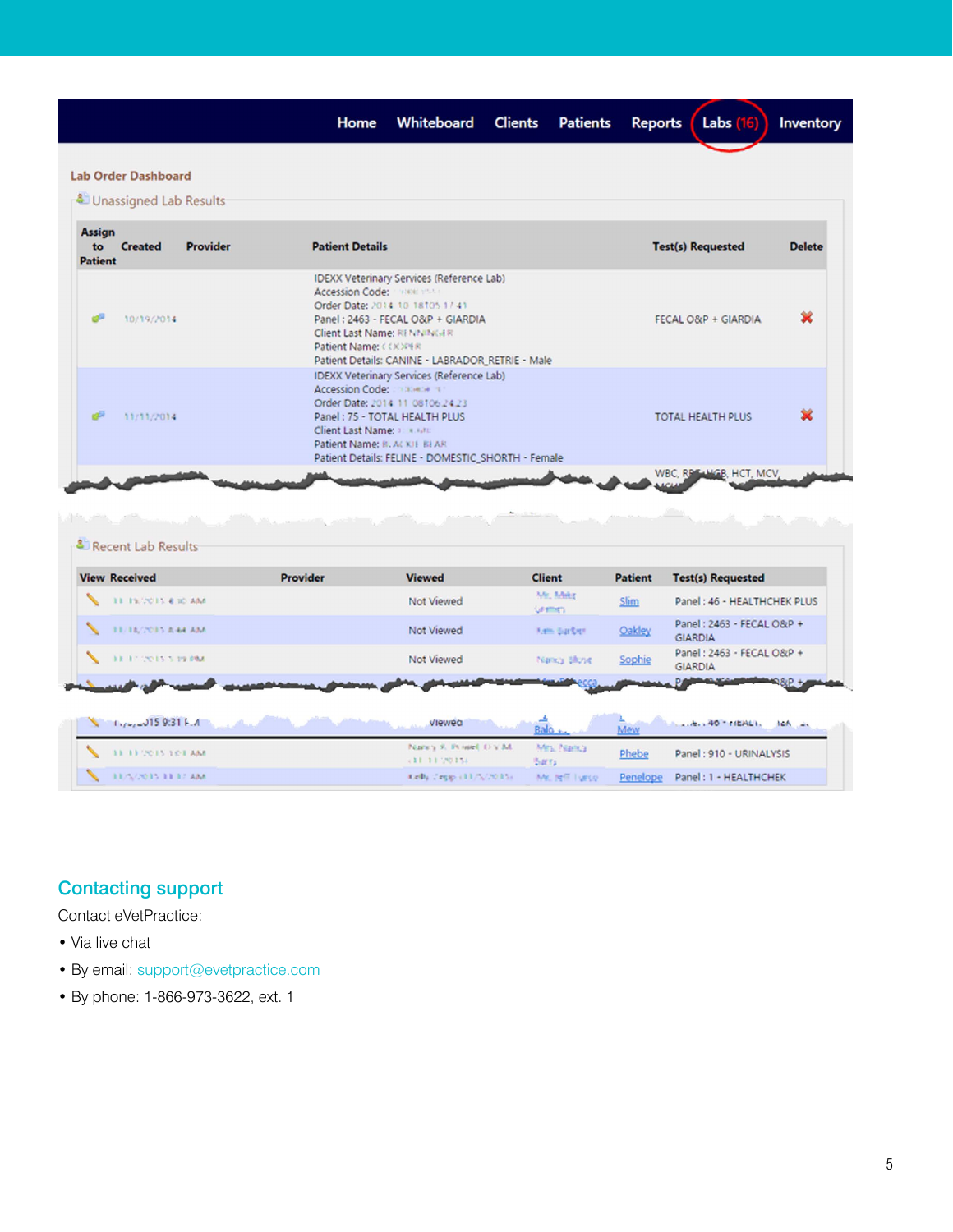# <span id="page-6-3"></span><span id="page-6-0"></span>Appendix

#### <span id="page-6-1"></span>Requesting a VetConnect\* PLUS account

To use VetConnect\* PLUS services through eVetPractice software, your practice must have a VetConnect PLUS account. If your practice does not already have VetConnect credentials, contact VetConnect PLUS customer support:

- In the U.S., call 1-888-433-9987, or go to vetconnect.com and click Subscribe now, or email vccontactus@idexx.com
- In Canada, call 1-800-667-3411, or email vccanada@idexx.com

Ask customer support to set up a VetConnect account for you. Be prepared to provide the following information to a support representative:

- 1. Your IDEXX account number
- 2. The name of the person at your practice who will administer the account, including their email address
- 3. The name of your practice management software

IDEXX will provide a user name and password for the VetConnect administrator. You will need these to complete the integration.

Note: If you think your practice may already have a VetConnect PLUS account but you are not sure who the account administrator is, contact customer support as described above.

#### <span id="page-6-2"></span>Connecting your IDEXX VetLab Station to your network

The following diagram illustrates a practice network with the IDEXX InterLink connection enabled. The practice management side of the LAN connects to the IDEXX VetLab Station through the IDEXX router.